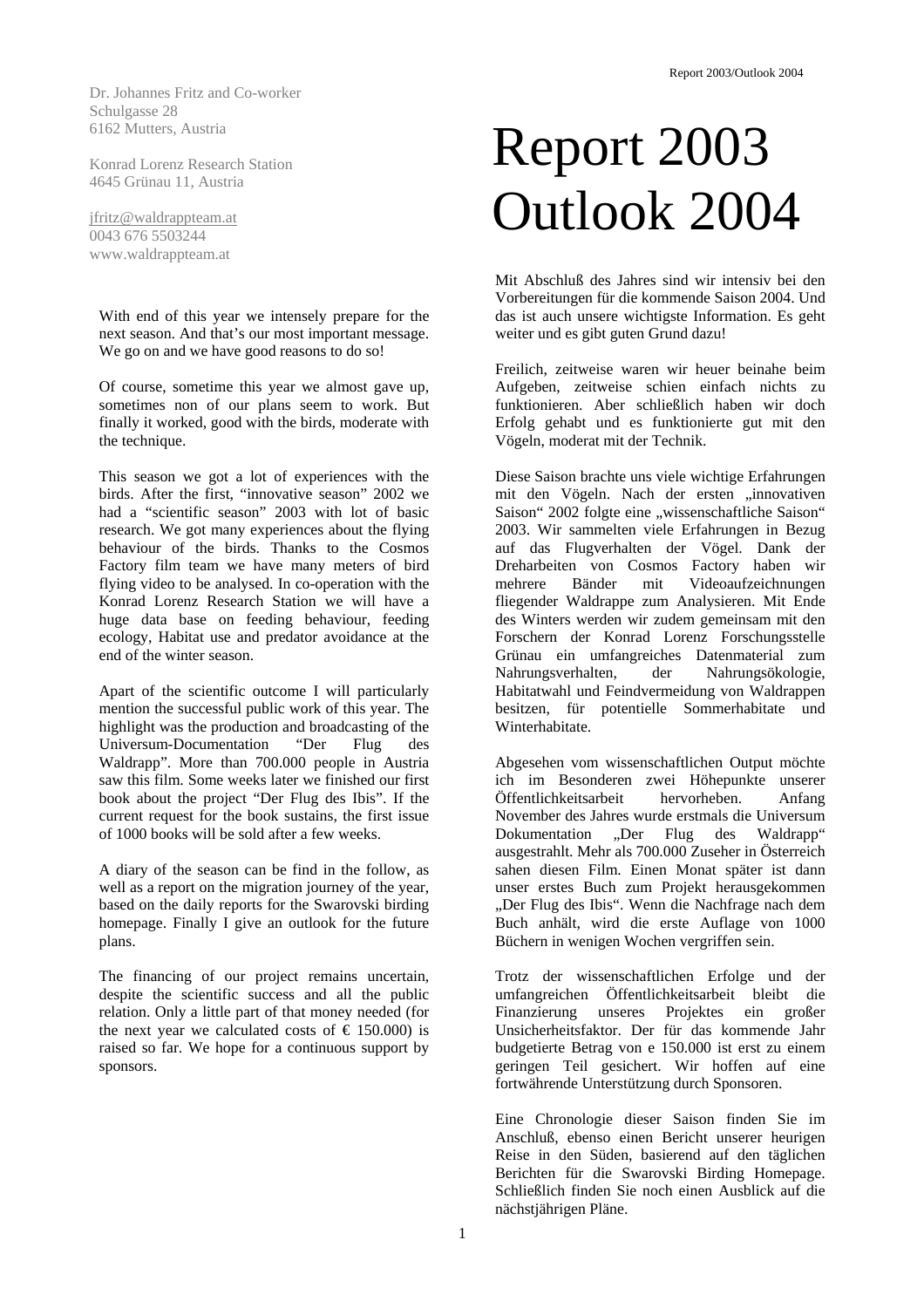# **Diary 2003**

### **January 2003**

Our 11 birds are in the Apenzoo Innsbruck. The keepers of the Apenzoo as well as Angelika Reiter care for them.

J. Fritz finished his PostDoc at the Konrad Lorenz Istitute in Altenberg, with January he works full time for the project.

25<sup>th</sup>: Meeting in Parco Natura Viva north of Verona with Ceassre Avesani Zaborra, the owner of the Parco, with Guido Ceccolini and Anna Cenerini from the WWF Tuscany, as well as our Italian Partner Fabio Perco. It is the prelude to a successful co-operation.

29<sup>th</sup>: First meeting with Richard Pils, Bibliothek der Provinz, and Franz Xaver Wimmer; agreement for the book production "Der Flug des Waldrapp".

Helmut Pechlaner, Zoo Vienna, mediates the contact to SWAROVSKI Optic as a main sponsor for the year.

#### **February 2003**

1<sup>st</sup>: Meeting of Bald Ibis working groups at the Alpenzoo Innsbruck.

9<sup>th</sup>-19<sup>th</sup>: Tour to the Tuscany by all members of the Waldrappteam.at. Visit of potential wintering places, Monte Labbro-Alta Valle dell' Albegna, WWF Oasis Laguna di Orbetello, WWF Oasis Lago di Burano, Parco naturale della Maremma. Meeting with several people of the WWF Tuscany, WWF Italy as well as with Fabio Perco.

25<sup>th</sup>: Meeting with the Upper Austrian government, LH Josef Pühringer.

#### **March**

 $3<sup>rd</sup>$ : Meeting with the sponsor Daniel Swarovski in the Alpenzoo Innsbruck.

 $7<sup>th</sup>$ : Project presentation in Burghausen, Bavaria and origin of the Waldrappteam activities during the Lands Gartenschau 2004 in Burghausen. 13<sup>th</sup>-16<sup>th</sup>: Tour to four German Microlight producers (J. Fritz, P. Pilz). Finally decision to co-operate with the Power Trike company.

20<sup>th</sup>: Receive of the scripts for the planned filming of the TV serial "Forsthaus Falkenau".

26<sup>th</sup>: Meeting with Manfred Christ (Cosmos Factory) and Irmin Kerk (Helicopter Film Team); time course for the Universum Documentation.

27<sup>th</sup>: Zoological Colloquium at the University of Vienna; presentation and discussion of four experiences and programs.

# **April**

 $6<sup>th</sup>$ : Move to Scharnstein, begin of the preparations for the raising season 2004.

10<sup>th</sup>: Arrival of Alexandra Wolf, the new member of the Waldrappteam. She is, together with A. Reiter and I. Meran, foster parent for the new generation.

16<sup>th</sup> April: Transfer of our one year old birds from the Alpenzoo to the airfield Scharnstein.

23<sup>rd</sup>: Visit by the film team "Forsthaus Falkenau";

24<sup>th</sup>: Visit by LR Silvia Stöger from the Upper Austrian government; promise for a support of our project.

#### **May**

15<sup>th</sup>: Presentation of the project at the yearly meeting of the Österreichischer Wildgehegeverband, one of our sponsors.

16<sup>th</sup>: Begin of the installation of three artificial roosting walls at the Ruin Scharnstein as a future roosting and breeding place for the Bald Ibis.

 $25<sup>th</sup>$ : "Day of the Bald Ibis" at the Ruin Scharnstein; a big success with more than 500 visitors.

26<sup>th</sup>: Test flights with the new double seated microlight (P. Pilz, M. Pühringer) and transfer of the microlight to Scharnstein.

#### **June**

 $10<sup>th</sup>$ -13<sup>th</sup>: Shootings of the Forsthaus Falkenau Film team, more than 30 people. First flights with the new double seated microlight.

16<sup>th</sup>-22<sup>nd</sup>: Test flights with a microlight at the most difficult parts of the migration route (Tuscany, Apennine, Karawanks, Alps).

25<sup>th</sup>: First flight training at the airfield Scharnstein with the new generation of birds.

#### **July**

1st<sub>-4th</sub>: Meeting of the International Advisory Group for Northern Bald Ibis (IAGNBI) in Innsbruck.

4th: Begin of the filming for the Universum Documentation during the flight training with the juveniles.

5<sup>th</sup>: Post Conference tour of the IAGNBI group to the Almtal.

 $6<sup>th</sup>$ : First transfer of the one year old bird to the Ruin Scharnstein.

8<sup>th</sup>: First flight with the new generation.

24<sup>th</sup>: Post Conference tour of the members of a Cognition Congress at the Konrad Lorenz Institute in Altenberg.

28<sup>th</sup>-29<sup>th</sup>: Meeting at Parco Natura Viva, Italy. Agreement for a Co-operation with Cesare Avesani Zaborra.

30<sup>th</sup>: First flight with both generations of birds, the juveniles followed for the first time to a meadow close by;

31<sup>st</sup>: We get the new one seated microlight.

#### **August**

8<sup>th</sup>: Signing of the contract for the Waldrapp presentation at the Landesgartenschau Burghausen 2004.

9<sup>th</sup>: Jochen Leeb delivers the mobile aviary for the migration journey.

 $16<sup>th</sup>$  August –  $12<sup>th</sup>$  September: Migration Journey (see the report below);

#### **October**

5<sup>th</sup>: Konrad Lorenz commemoration at Grünau, presentation of our Project by Klara Tuckova;

8<sup>th</sup>: Transfer of the birds from the recovery centre in Semproniano to the WWF Oasis Laguna di Orbetello.

 $10^{th}$ : Presentation of the Project by Klara Tuckova at a TV Show (ORF Town Trophy);

13<sup>th</sup>: First free flight of the birds in the Tuscany at the WWF Oasis Laguna di Orbetello;

## **November**

 $3<sup>rd</sup>$ : Presentation of the tomorrows Universum Documentation at the ORF TV Show "Willkommen Österreich".

4th: Universum Documentation "Der Flug des Waldrapp"; about 770.000 TV viewers in Austria.

7<sup>th</sup>: ORF Documentation on Konrad Lorenz with a short presentation of our project at the end.

22<sup>nd</sup>: Transfer of three artificial roosting places to the game park Rosegg; prelude to the co-operation.

#### **December**

3rd: Presentation of our new book at the Zoo Vienna.

4th: Presentation of our new book at Burghausen, Bavaria.

7th: Meeting with a German group, who plans a migration project on the conservation of the Lesser White Fronted goose (*Anser erythrophus*).

8<sup>th</sup>: Transfer of the one seated microlight to the company to check for the engine problems and to adopt the Microlight for the next season.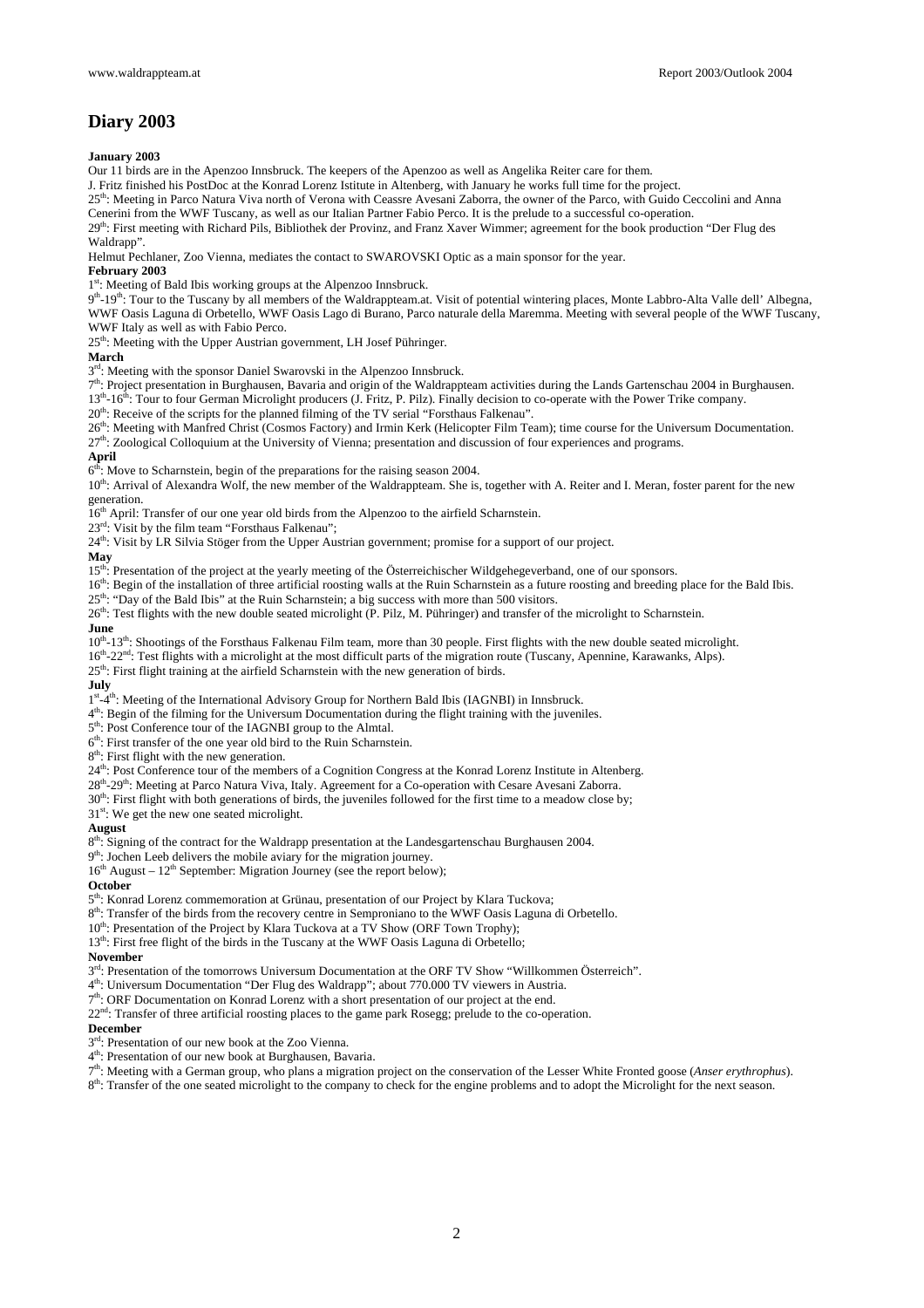# **Migration journey 2003**

#### **Saturday 16 August**

The people involved in the migration project met for a last discussion: six people of the Waldrappteam.at, six additional people for support, and the filmteam of the Austrian Television (ORF).

Some relevant changes in the program were decided. The start point has been moved from Scharnstein, Upper Austria, to a location 30 km apart, unknown to the birds. This will avoid the possibility that the birds might go to their familiar meadows nearby, instead of following the microlights.

The project is based on a strong relation between the birds and the foster parents. Ibises have to learn the migration route from the parents. Since the Waldrapp Ibis died out in Europe during the Middle Ages, and our birds are zoo offspring, they have lost this traditional instinct. It is hoped that this project will give the birds a migration route to Italy, and so establish a migratory population again.

A microlight with a pilot (Peter Singer) and a foster parent as copilot flies with a group of 21 birds of two generations. A second one seated microlight (Johannes Fritz) follows the formation and cares about birds being left. On the ground a team of 9 people and six follows the formation. In addition a team from Austrian television and a photographer from GEO magazine are following the group.



*Final meeting; Project manager J. Fritz and A. Reiter* 

#### **Sunday 17 August**

Today we prepared for the trip. A mobile aviary was set up at Windischgarsten, where we will bring the birds tomorrow. The birds will sleep for one last time at their familiar roosting places.

Tomorrow at 08:00 local time we will bring the birds to Windischgarsten, 35 km away. On Tuesday morning we will set off for the first time to fly south with the birds, across the Alps.



*Preparation for the migration; the food has to be transported in a refrigerator.*

#### **Monday 18 August**

At 08:00 am the migration started. While the microlights flew the 35 kilometres to the first stop (Windischgarsten), the Ibises arrived by car, housed in animal transport-boxes. When they were released into the unfamiliar mobile aviary (6 x 6m), they didn't seem too nervous. They interacted with their foster parents, searched for food and explored the surroundings.

Using the microlights we checked the route for tomorrow, South of the Pyhrnpass the valleys were full of fog with no chance to pass. At

the moment (17:00 local time) we have heavy rainfall. As soon as the weather improves we will start out with the birds on the journey across the Alps.

The reason why cars were used to transport the birds to the take off point, rather than flying them is because the young birds obtained this year did not arrive as eggs, and they had been hatched for 4-10 days. Because of this the imprinting with their human foster parents is not very strong they hardly follow the microlights unless the fully imprinted birds from last year are present. But even last year's birds have become more and more independent and were not following the microlight away from their familiar home area. By taking them to an unfamiliar take-off point by car, they are more likely to follow the aircraft.



*The Ibises arrived in Windischgarsten by car, housed in animal transport-boxes* 

#### **Tuesday 19 August**

It was not possible to set out today because of the dangerous weather. It was too cloudy and windy, particularly at the Pyhrnpass. So we worked at Windischgarsten, continuating the preparations for the trip.

Last night the birds had a lot of fights at the roosting place, so we installed partitions for each bird. Due to a decrease in the temperature during the night many mealworms - important food for the birds - died and we had to separate out the dead worms.

The weather forecast predicts better weather for tomorrow morning, so we hope to be able to set off tomorrow morning at 08:00 am local time for a flight over the Pyhrnpass to Styria.



*Aviary and camp in Windischgarsten*

#### **Wednesday 20 August: First success**

At 08:45 the first flight took place. The birds followed the two microlights, and everything worked well. However, 20 km south, just before the Pyhrnpass the pilots lost sight of the birds and started searching for them. The ground teams in the cars could still see the birds, but had no way to contact the pilots, due to technical problems. The birds were higher than the microlights and so were out of sight. Finally the microlights turned back to their starting place and the birds did so too.

The microlights landed again followed by 15 birds. Five were lost! One of them was on a roof close to the aviary - he came back on his own half an hour later. Three other birds were located due by their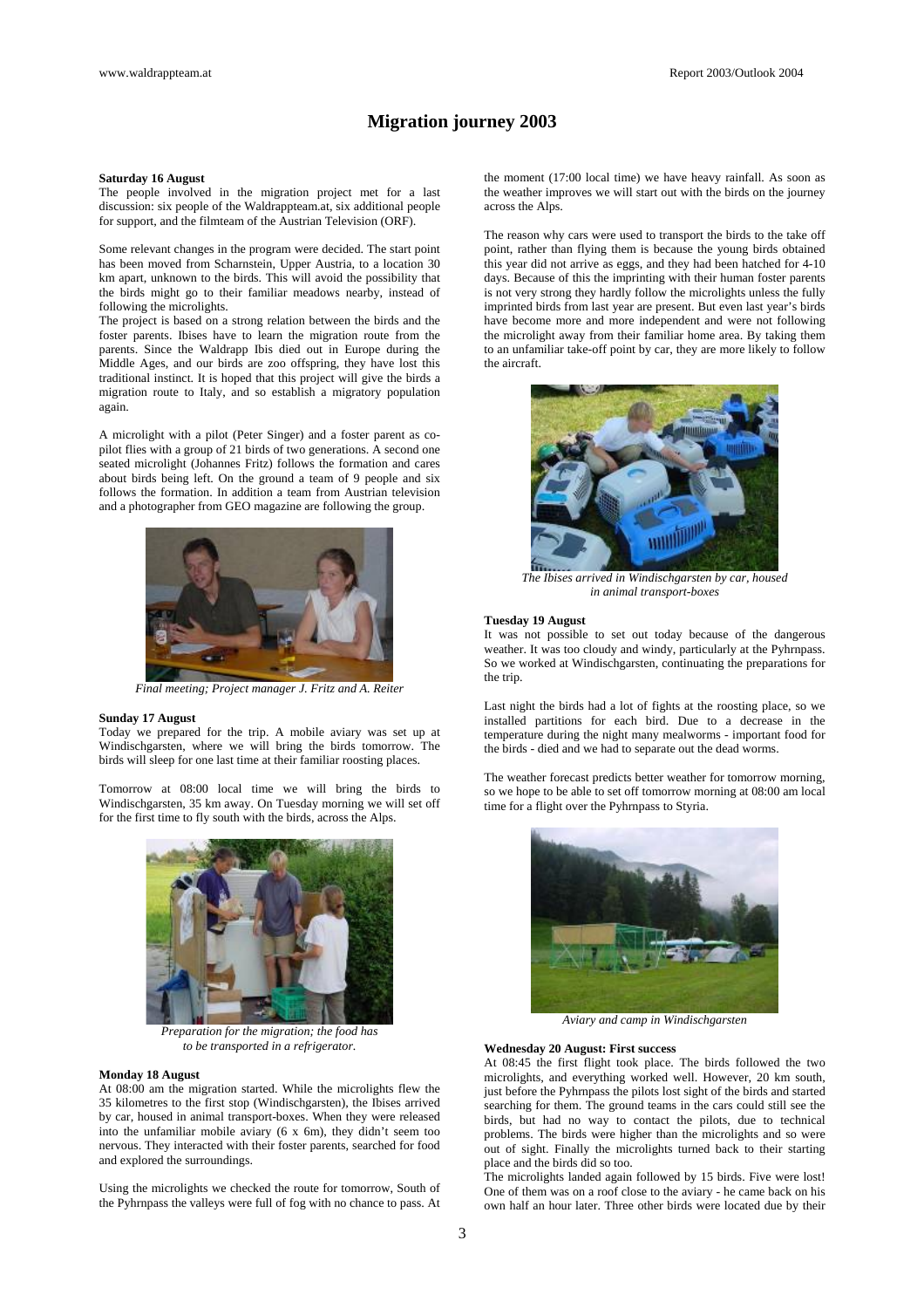www.waldrappteam.at Report 2003/Outlook 2004

radio transmitters and finally, the last bird was seen flying over the village Windischgarsten. He was folllowed by a car and found in a meadow. The weather forecast for tomorrow is still good, at least for the morning - so we will try again.



*Preparation of a microlight by the Filmteam* 

#### **Thursday 21 August:**

At 08:30 local time we started out for the second time from Windischgarsten. Again the birds started circling with increasing height over the aviary and then followed the microlights to the south in a well shaped V-formation. They followed the double seated microlight with the foster parent Isabel Meran as co-pilot. The double seated microlight, which is about 5kph faster than the birds, flew a zigzag course. Nevertheless, after about 20km to the south, quite close to the Pyhrnpass, the distance became too large and the birds turned back to the meadow in Windischgarsten, where they landed.

Later in the morning we transferred the birds by car, traveling three steps along the route, across the Alps to Rosegg, Carinthia. We decided to do this because the birds started to become too familiar with the location at Windischgarsten, making it harder for them to leave the area. Also by starting from Rosegg there are no high mountain regions to cross until the Apennines.

This transfer takes us away from the original plan to 'migrate' them from their area where they were raised to the new wintering area. However, we are still in the experimental phase of the project and if we succeed in flying them from Rosegg to the wintering area, we can still test if the birds will migrate backwards next spring. So the new plan is to continue the project from Rosegg.

We will leave the birds for a few days in the aviary, in order to increase there motivation to fly and to 'migrate'. On Monday, 25 August, we will start the first trial from Rosegg to the south. The Austrian TV team left for the weekend and will come back on Sunday bringing a helicopter.



*Arrivals of the birds in Rosegg, south of the Alps* 

#### **Friday 22 August:**

The birds and the team are staying in Rosegg, Carinthia, until Monday, 25 August. The three day stop should increase the motivation of the birds to 'migrate'. The hospitality of Prince Emanuel of Liechtenstein, owner of the Wildpark Rosegg, makes the stop very comfortable for the large team of 15 people.

A mobile aviary was constructed for the 21 Ibises by a technician, Jochen Leeb, together with Johannes Fritz from the Waldrappteam. The aviary has two parts, the mobile aviary (6x3m, 3m high) and the additional provisional aviary (3x6m, 3m high). The latter one can easily be built up in 40 minutes by three people. It is in place when we arrive at a stop over. The mobile aviary needs about two hours to build. It includes 21m of covered roosting platform in two levels, about 1m for each bird. We had to subdivide this roosting platform, to avoid the higher ranking birds occupying most of it. Both aviaries can be combined into a big one  $(6x9m)$ . Two gates make it easy to open the aviary for the flights. We used aluminium and synthetic net, so the construction is very light and can be reused. The birds are already familair with the aviary and relaxed when in it.



*The mobile aviary* 

#### **Saturday 23 August : The Microlights**

The birds remain in the aviary, and their foster parents stay with them. The weather is still very warm and sunny, optimal conditions for our project and for flights with our specially constructed microlights, which are very sensitive to temperature.

The two microlights, sponsored by SWAROVSKI Optik, are specially constructed for our use. They are very light with a comparably big wing area - 17m² for the two-seater, and 15m² for the one-seater microlight. Both have a wing span of more than 10m. This allows them to fly at low speed. However, the two-seater plane (dead weight ca.180kg, speed 55-110kph) has a minimum speed of 55kph which is still a little bit too fast for the birds, which fly between 40 and 50kph. Only the one-seater plane (dead weight 87kg, speed 35-65kph) is able to fly consistently with the birds.

The birds do not follow the microlights but their foster parents in the microlights, who stay in sound and sight contact with the birds. This year none of the foster parents has a pilot licence, therefore we need the two-seater plane with a foster parent in the back seat. Since this plane is faster than the birds, it has to fly a zigzag course or regular circles. Because of this, it is very hard for the pilot and copilot not to lose sight of the birds. The pilot of the one-seater microlight functions as an observer, flying 200m higher than the birds and informing the others by radio about their position. In addition two cars follow on the ground, also equipped with radio, to keep the pilots informed about the position of the birds.

Next year one of the pilots will raise the birds, so that it is possible to use just one-seater planes.



*Pilot Peter Pilz and foster mother Alexandra Wolf* 

#### **Sunday 24 August:**

The birds remain in the aviary. Very good flight weather today. We have decided to fly both microlights on an orientation flight check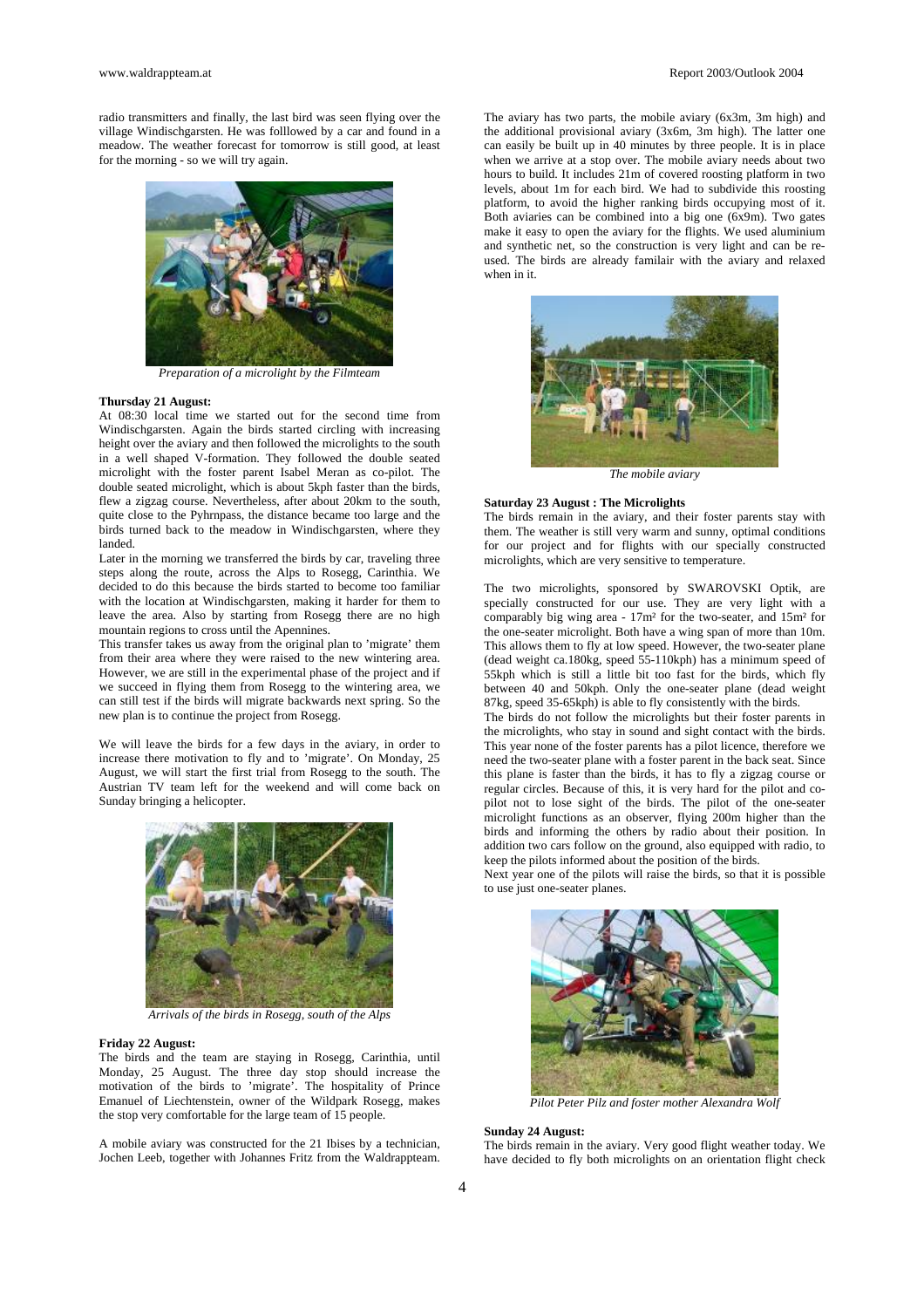the route to the next stop over. Originally the we planned to fly direct from from Rosegg to Osoppo, Italy. However, we have now decided to split this 90km journey and to fly on the first day as far as the airfield at Nötsch, close to the border to Italy, and to then continue on the next day across the border to Osoppo.

During the flight we took pictures of the maize 'maze' close to the Wildpark at Rosegg. Every year a motif is cut into a maize field of 1.5ha. This year the owner of the Wildpark, Prince Emanuel Liechtenstein, chose the logo of the Waldrapp Project as motive.

In the afternoon we checked the radio transmitters (weighing 18g), which we then fixed onto the tail feathers of the birds.



*The maize 'maze' close to the Wildpark at Rosegg* 

#### **Monday 25 August**

Four sunny dry days in Rosegg gave strength and energy to both birds and men. We had planned to move this morning to our next stop at the Nötsch airfield, near the border to Italy. A camera team from the ORF chartered a helicopter and brought it to Rosegg yesterday. A TV team from the Czech Republic also visited us to film the start. Unfortunately a heavy thunderstorm during the night brought lots of rain and prevented us from departing - a disappointment for all! But tomorrow we will try again.



*Auto grooming* 

#### **Tuesday 26 August**

The stop in Rosegg, Carinthia, seemed to motivate both humans and birds. This morning the weather was good but foggy. At 09:35 local time it was possible to start. First the helicopter from Austrian Television took off, then the birds and the two microlights. 13 birds followed, while 8 remained in the aviary. The birds first circled over the aviary, increasing in height and then followed in a straight line. During the 40km flight to the Nötsch airfield, close to the border to Italy, they repeatedly circled, increased height, and then continued to follow the microlights. We reached Nötsch after 75 minutes. It was pointed out that 10 of 13 birds which followed, were the juveniles from this year, but only 3 of 11 subadults from the last year actually followed. This is very important knowledge for us and we are think about continuing the trip with only the juveniles.

After our departure from Rosegg, two birds left the aviary and tried to follow, becoming lost. One of them is a shy subadult female named 'Esra' who we had already lost once in Windischgarsten last week. The second one, named 'Niels' is a subadult male, who is very familair with humans. Unfortunately neither bird had a radio transmitter. Niels was found three hours later - he landed two meters away from a farmer, who informed Prince Liechtenstein. However, Esra is still missing this evening.

The weather forecast is bad for the next few days, but tomorrow morning the conditions could be good enough to continue to the narrow 'Kanaltal' valley and into Italy.



*Arrival at the airfield Nötsch* 

#### **Wednesday 27 August**

After yesterday's success we tried to fly with the birds over the border to Italy, which meant crossing the 'Canale de Udine' (Travisio-Gemone), a very difficult part of 45km journey through a mountain region. After the experiences of the yesterday's flight we only took the juvenile birds and three one year olds. At 09:30 we started off, circling higher and higher. The birds followed the microlights, but not as well as yesterday. After 90 minutes and only 12km the birds lost sight of the double-seated microlight in front, and turned backwards. The microlights also turned backwards and as soon as they came in sight, the birds started circling and finally continued to follow the microloght in the right direction.

Due to the permanent circling and zigzag flights the double-seated microlight ran out of fuel and we had to turn back to the Nötsch Airfield, even though the birds were still willing to follow. During the return flight the pilots, as well as the ground team, lost sight of the birds. But soon after the microlights arrived at Nötsch, all of the birds landed there too. Due to this experience it became clear that the way through the valley was out of reach of the microlights, when they had to fly with this unusual, time- and fuel-consuming technique. Also, the weather forecast was very bad for the next few days. So we decided to transfer the birds by car through the valley to Osoppo, Italy. We still had only 20 birds as the one year old female named Esra, which we lost in Rosegg, was still missing.

In the late afternoon Prince Liechtenstein had good news for us: Esra was found close to Rosegg! Her foster parent Isabel Meran is on the way to bring her back to the rest of the group. Because of the bad weather forecast for the next few days, we will

transfer the birds to San Dona di Piave tomorrow.



*Social interaction after arrival in Osoppo; foster parent Isabel Meran* 

#### **Thursday 28 August**

Today the transfer of the birds from Osoppo to San Dona di Piave was on our program. The transfer took place by car because the weather forecast for the next few days is very bad, making it impossible to fly.

We built the aviary on the route between San Dona di Piave and Caorle, just 8km from the Adriatic Sea. It's an agricultural area very dry and hot at this time. The location is very different from all of the places we have visited before - flat, windy and hot, and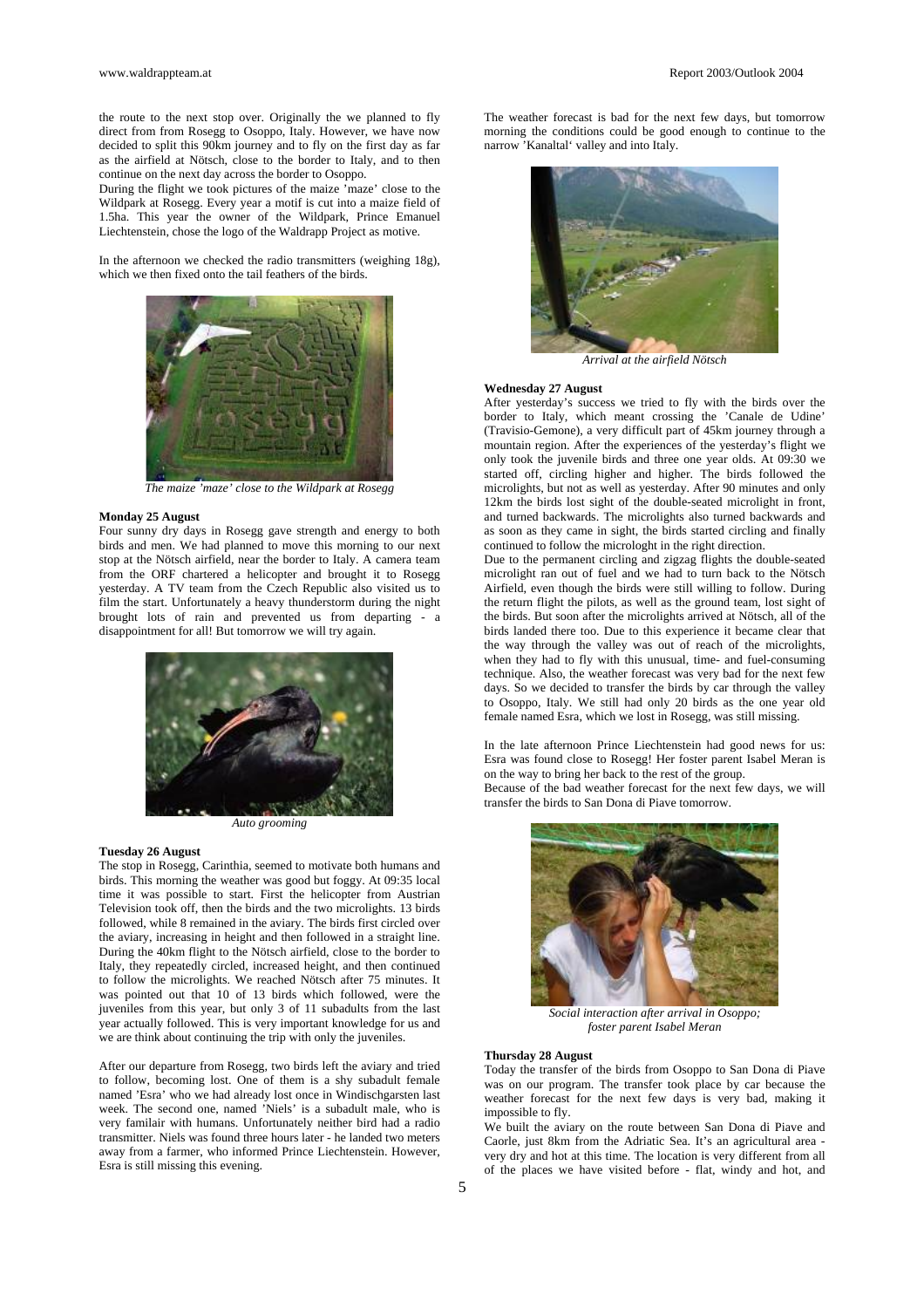without mountains and other landmarks nearby. It's probably because of this that the birds seem more stressed and nervous than previously. We look forward to the continuing with the flights to see if the birds will still fly in the same way as they did in the mountain region, by circling and gliding. For tomorrow a day of rest is planned.

Good news about our missing bird Esra. She was found yesterday afternoon by Prince Liechtenstein 6km away from Rosegg, in a garden. The owner told us that she had been there the day before. She searched for food in the garden, drank water from the pond and rested on the roof of the house. Isabel Meran, one of the foster parents drove back to Rosegg, collected the bird in the evening, and came back with her to Osoppo this morning. It is interesting that Esra was found 6km east of Rosegg - so she had flown in the wrong direction. This is another indication to us that the one-year old birds, from last year, have much more problem with orientating in a new area than the younger birds.



*Arrival to at San Dona di Piave* 

#### **Friday 29 August**

After transferring the birds to San Dona di Piave we are having one day of rest. It was a very good decision to leave Osoppo yesterday, because during the night they had heavy thunderstorms with very strong wind and hail. Then this afternoon a strong wind from the south came up - a new experience for the birds. We used the time to service the microlights and the aviary. We hope that it becomes calm again tomorrow, so we can continue the trip.

Because of the experiences of the last few days we have decided to try and split the route to the Po Delta and to land somewhere along the Lido. On our map we found an airfield at Lido di Venecia, just outside Venice, but the manager of the airfield would not allow us to land there. So tomorrow we have either to try to reach the Po Delta (more than 90km) in one go or turn back to San Dona di Piave if we can't make it.



*Service of the microlights* 

#### **Saturday 30 August**

The idea to split the route to the Po Delta was back on track when we received some good news from our Italian partner, Dr. Fabio Perco, late Friday evening: we are allowed to use a meadow just beside the Aeroporto Nicelli at Lido di Venecia to land our aircraft and birds. As a result of this we decided to use the day to check the suitability of the meadow.

In the morning the helicopter belonging to the TV team, along with our microlight pilot Peter Pilz, started the flight to Lido di Venecia. Dr. Johannes Fritz followed in the microlight with Alex Wolf as copilot. The helicopter team took the opportunity to get some close shots of the microlight in front of Lido di Jesolo.

On inspection of the meadow, it was found that it was not suitable for landing. Fortunately the Director of the Aeroporto Nicelli informed us that we are now allowed to land at the airport on Sunday morning, before 09:00. Our plan for Sunday is to start at 07:00 to Lido di Venecia - a highlight of our Tour... if the birds follow.



*Flight over Lido di Jesolo* 

#### **Sunday 31 August**

At 07:30 we started for our flight to Lido di Venecia. We decided to fly with all 10 juveniles and three of the one year old birds which had done well during the previous flights.

After 2 km the birds had flown out of sight. Peter and Alex, who were flying the microlight, had to turn back and land because the engine started running irregularly. A few minutes later Peter started off again, but was unable to take Alex because of the safety issues. Meanwhile, a member of the ground team, Angelika, was able to keep track of the birds and inform Peter of their positions.

Even though Peter was alone, he tried to fly the double-seated microlight to the sea with the birds - and he succeeded. Obviously the birds did not realise that there was no foster parent in the microlight. Or maybe it had something to do with the pilot, Peter, trying his best to lure the birds with the characteristic call - "Komm, komm".

On reaching the sea the birds begun to fly straight forward just a few metres above the sea. They followed the double seated microlight and were joined by the one seated microlight and the helicopter. They flew with a speed of 50 to 55 kph in a very efficient manner, often gliding above the waves like pelicans.

We easily reached the airport and landed there at 09:23 am. After landing the birds seemed to realise the lack of a foster parent. They circled for minutes above us before they landed. Finally we succeeded in luring the birds into the aviary.

This was a big success for our project as well as for the TV team and the GEO photographer. However, our enthusiasm was spoilt by the loss of 2 of the 3 one year old birds; the females Henry and Cilli. We had counted just 11 birds when reaching the sea close to Jesolo, so one ground team searched between Jesolo and the starting area till the evening. They were helped by two other teams later in the afternoon, but without success.

So we have to continue searching tomorrow - 1st September, the first day of hunting in Italy....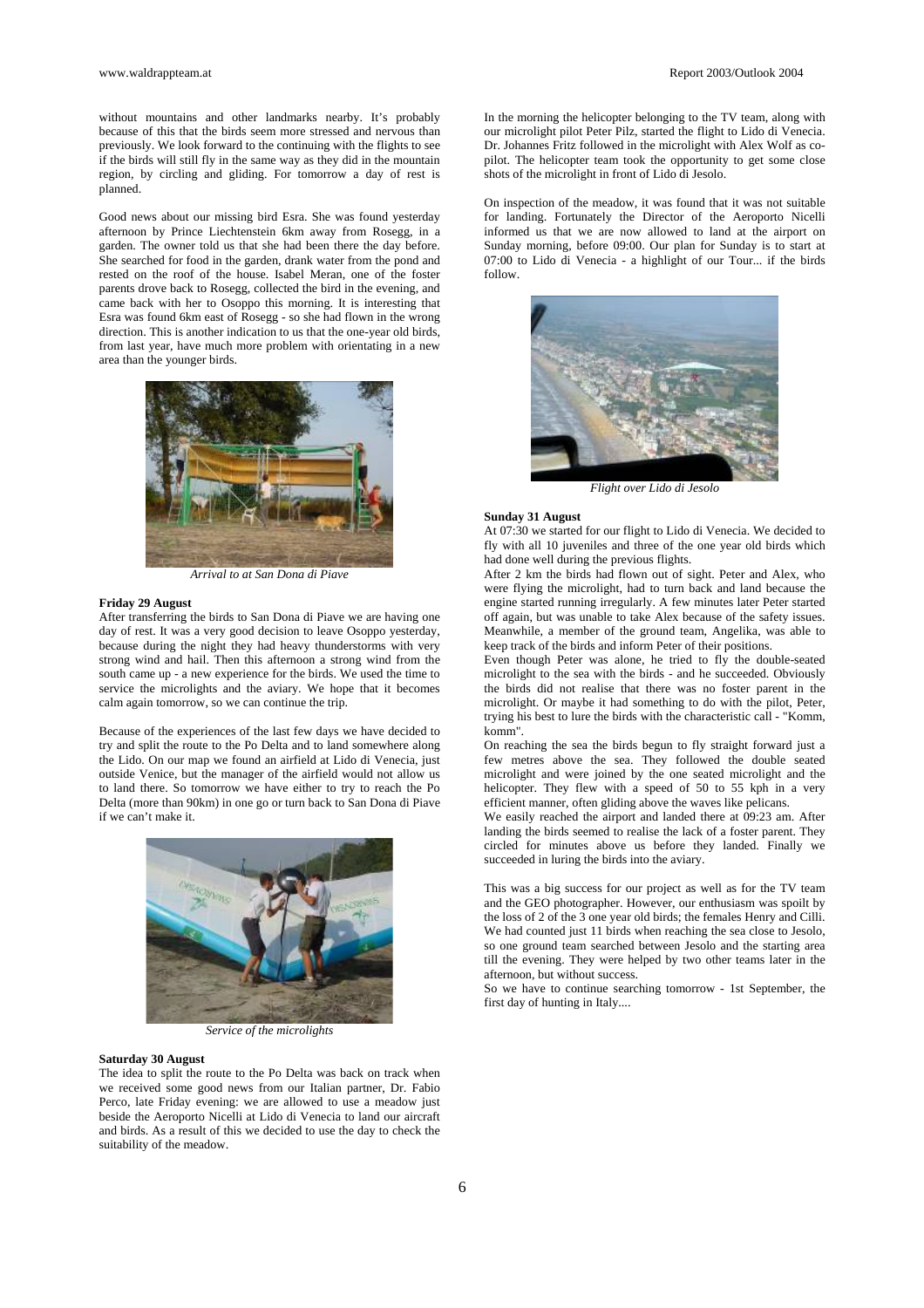

*Arrival at the Airport Niceli, Lido di Venecia* 

#### **Monday 1 September**

The 1st September is the first day of hunting in Italy and our Italian partners suggested that we should not fly on this day. So, we had a day of rest at Lido di Venecia and some of the team used the time to visit Venice. However, our highest priority was to find the two lost birds. Yesterday evening we informed our Italian partners about our loss and they forwarded the information to birdwatchers, hunting societies and newspapers. From today in the newspaper, La Nuova di Venice, there will be a big article informing the public about the lost birds, the colours of their leg rings, the way to interact with the birds and our contact details.

At 09:00 we received a phone call from a birdwatcher informing us that the birds had been spotted at Lido di Jesolo. A local man was able to show us the way to the birds, who were sitting on the roofs of two changing cubicles directly on the beach.

As soon as they saw there foster parents they came down and took some mealworms. It seems that the two birds tried to follow during the flight yesterday, but after some time they lost contact. It is often experienced when birds loose contact that they do not fly further away, but remain at the same location.



*Henry and Cilly at Lido di Jesolo* 

#### **Tuesday 2 September**

Today we had to leave the airfield at the Lido di Venecio before 09:00. As there were no possibilities for an intermediate landing, we had planned to fly the 70 kilometres to the Po-Delta without the birds. This was the right decision - the engine of the double-seated microlight stopped shortly after Peter was in the air, so he had to make a forced landing. Luckily neither the pilot nor the microlight was hurt/damaged.

The birds were transferred to Volano by car. The manager of the Hotel Club Spiaggia Romea gave us permission to build the aviary in his grounds, surrounded by wetlands with lots of different bird species. After a short rest we will try to fly to Faenza, 60 km south, on Thursday. One of the foster parents, Angelika, and "Luggi" of the aviary team, and his family, left us today.



*Club Spiaggia Romea at the Po-Delta* 

#### **Wednesday 3 September**

After another unsuccessful start we transferred the double-seated microlight to ga arage in Faenza which specialises in microlights. There the engine was checked, and it seems to be irreparable. Bad news for us...

The manager of the Hotel Club Spiaggia Romea is a Camargue lover and has cattle and white horses from there. Around them Cattle Egrets search for insect prey. In the nearby Parco del Delta del Po we observed other species of egrets, Little Grebes, Common Kingfishers and lots of different ducks.



*Camargue horses* 

#### **Thursday 4 September**

Good news...finally the engineers from the garage phoned us to say that we can collect the microlight tomorrow. Bad news...they could not fix it totally. The motor has to be changed completely, but it will be possible to do the last two or three flights with it. The helpers Rosi, Xaver und Manfred left us today, so now there are only eight people for the rest of the journey.

The unlucky Henry (one of the lost birds) has been limping since this morning. She was probably the bird which Kurt Kotrschal freed from the aviary netting during his night watch. The other birds are in a good condition and we hope to fly with them to Faenza on Saturday morning.



*Route planning with GPS; Pilots J. Fritz and P. Pilz*

#### **Friday 5 September**

The forced rest in the Po-Delta allowed the foster parents to spent time with the birds and to socialise with them again. Since the older birds are not flying with the microlights, we are thinking of transferring them directly to the Tuscany before we continue the flights. However, we have to check with our Italian partners Guido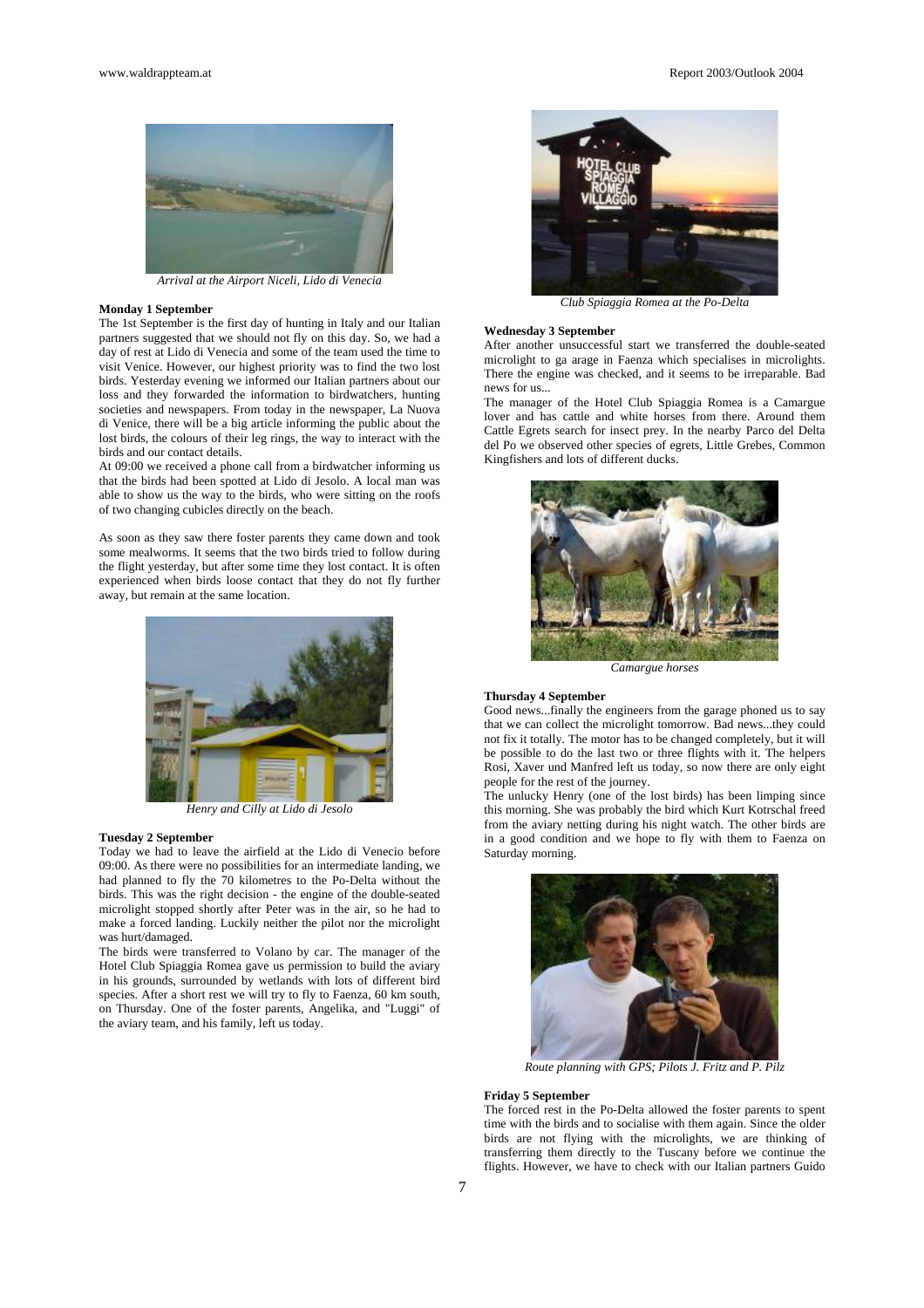Ceccolini and Anna Cenerini that they can get an appropriate aviary for them until we bring our own there.

Today we had to drive to the Region of Faenza to collect the repaired microlight. We took our small aviary with us and set it up at the S. Andreae di Faenza airfield to prepare for the planned flight tomorrow. We also plan to fly back from Faenza with the microlight to check the route for tomorrow. However, the mechanic decided to explain all the details about the damage and the repair, which took hours. So it got dark and we will have to set up the microlight tomorrow, after sunrise, and then make a test flight before departure with the birds.



*Kurt Kotrschal; Member of the Director of the Konrad Lorenz Research Station joined our team for the whole trip* 

#### **Saturday 6 September**

05:45 - rain; nevertheless, we assembled the double-seated microlight. Then the weather improved, allowing a testflight at 07:00. Everything worked well and so we prepared for the flight with the birds to Faenza, 60km away, half along the beach and half over the countryside along the river Lamone. As the team is now smaller, the preparations lasted longer than expected and we weren't ready for departure until 09:45.

As usual, we first set the birds free, started the engines ... and then tried to start. The double-seated microlight worked well, but the engine of the other microlight would not work on full power and it was impossible to take off. By now, the birds were already in the air and they circled just three times, much less than ever before, and then headed off towards the sea. The double-seated microlight, with the foster parent on board, also took off and moved close to the birds which then followed it. However, after less than a minute the birds were out of sight and the pilot decided to turn back and land. It's just not possibel to keep contact with the birds without a second plane in the air to provide information about the birds' position. All the birds came back. This was the end of the test and a the rest of the day will be spent at Club Spiaggia Romea. It is frustrating, particularly because the birds did so well today.

We decided to contact our familiar mechanic near Faenza and to try to get the engine repaired today. If a repair is possible we will fly on Monday - as Sunday is a big hunting day. However, if a fast repair is not possible we will have to cancel the trip for this year because of the technical problems. At present the mechanic is still working *Our team in Semproniano, Tuscany* hard.. ...



*Free-flying Bald Ibis* 

#### **Sunday 7 September**

Termination of the flights!

The microlight cannot be repaired in time - we have to cancel the trip for this year. Tomorrow we will transfer the birds in two cars to their wintering area in Semproniano, Tuscany.

Although we have terminated the migration after only half the planned distance, and were not able to fly all the stages with the birds, nevertheless, we are pleased with the results and the whole experience. The most important point for us is that since Rosegg, Carinthia, the co-ordination between the birds and the microlights became better and better, culminating in the excellent flight from San Dona di Piave to Lido di Venezia. All the technical problems, from the lack of petrol to cross the Carawanks, to the problems with the engines, can be solved and avoided on future trips. The next stage from the Po-Delta to Faenza would have been an important next stage but it is impossible this year.

Now we have to prepare for the stay in the Tuscany and for the monitoring program during the winter.



*Meadows at Monte Labbro - Alta Valle dell'Albegna* 

#### **Friday 12 September**

The birds and the team have arrived in Tuscany. At the moment the birds are in a spacious aviary in a WWF recovery centre in Semproniano. At the beginning of October we will set them free close to suitable feeding habitats, meadows grazed by sheep, and start with the monitoring program.

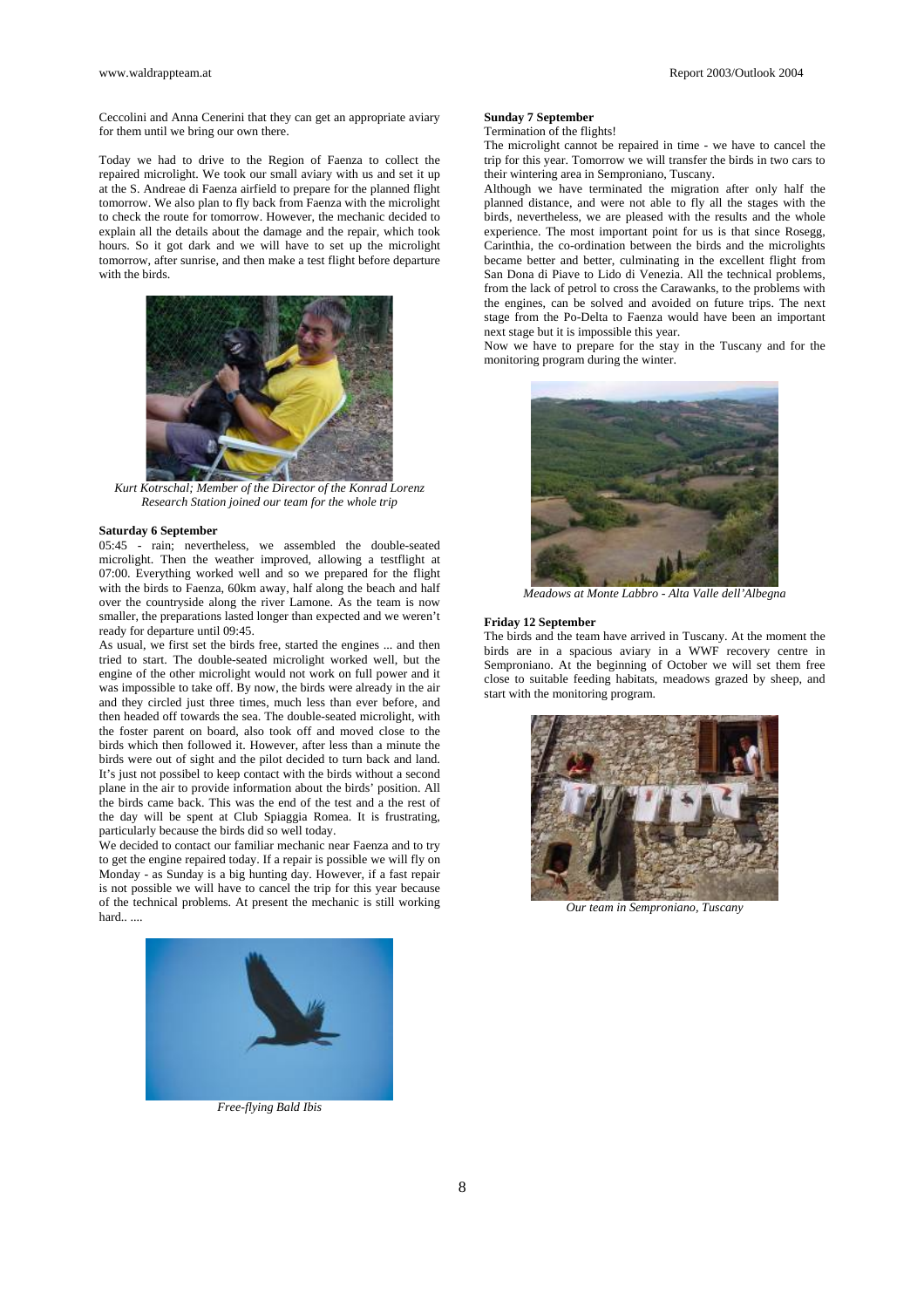## **Summary of the migration journey**

1.

Our original aim to establish a migration route from the raising area in Scharnstein, Upper Austria, to a potential wintering area in the southern Tuscany, could not entirely be reached: Only two flights (Rosegg - Nötsch; S. Dona di Piave – Lido di Venecia) were successful. Our trial to cross the Alps as well as our trial to cross the Carawanks failed after about 15-20 km.

2.

However, it has to be taken into account that imprinting worked not well this year, because we got the birds not in the egg or just a few days after hatching, as it is necessary for hand raising. Instead, due to a misunderstanding the birds were already between 4 and 10 day old, hatched in a breeder and fed by different people during the first days. As a consequence the juveniles were not willing to follow the foster parent in the plane till beginning of the migration. After a few kilometres they always turned back to the raising area. The only successful flights during summer where together with the one year old birds to a meadow three kilometres apart of the raising area. Thus, our young birds had almost no flight experience at begin of the migration. That's in strong contrast to the last year generation, which reliably followed the microlight already two weeks after fledging.

We assumed that the juveniles will only follow southwards in company of the subadults. Since the subadults had already a stereotype flight routine in their homerange, we brought the birds to Windischgarsten, out of the known area, for the first trial.

3.

Taking the unfavourable circumstances into account, the first flights in Windischgarsten worked pretty well and it was not really surprising that the birds were not able to follow the microlights up the Pyhrnpass without any pre-experiences.

Also the consecutive flights along the route worked well from point of view of the birds. The coordination between the birds and the pilots became better and better, culminating in the flight along the seaside to Lido di Venecia (31.8.03), or, better to say, culminating in the perfect start of the juvenile birds from the Po-Delta (6.9.03).

4.

When going through the protocol above it points out that the major problem were caused by the technique of the microlights and the weather conditions. The reverse in the Canale de Udine (27.8.03) was due to lack of fuel, the transfer from Osoppo to the Adriatic sea (28.8.03) due to the weather conditions and the transfer from Lido di Vencia to the Po Delta and from there to the wintering area due to engine problems. Thus, a main resume is that the technical equipment has to be optimised.

#### www.waldrappteam.at Report 2003/Outlook 2004

# 5.

A further problem related to the technique was the need to use the double seated microlight. It pointed out that it is about 5-10 km too fast for the birds, requiring a zigzag flight and regular circling to hold contact to the birds. This flight style is as risky as fuel consuming. With the one seated microlight, instead, it is possible to fly as fast or even slower than the birds. Thus, for the future it is necessary that at least one of the foster parents has a pilot licence in order to use the one seated microlight for the flights.

6.

During the flights we repeatedly lost birds. All of them were from the last year generation. They seemed to be overtaxed, stressed and disoriented. Only one of the older birds (m Schurli) always joined the juveniles. We were aware of the probability that only juveniles in their first year are able to learn the migration route. However, it was worth trying to take them with us. At beginning of the migration trip it even looked as if we are dependent on them, because the juveniles fly only in company the subadults. 7.

The flexibility and learning ability of the juveniles was remarkable. Despite the lack of flight experience with the microlight they quickly cope with the requirements. For example, Peter needed to fly a zigzag course in order to hold contact to the birds. First they followed this course but soon they again flew a straight course . Also, the presence of the helicopter during the flights seemed to be not problematic.

8.

The most relevant experience during the trip as well as the major demand for the continuation of the project is due to the migration technique of the birds. They used different flight techniques in relation to different terrain, obviously taking advantage of different thermal conditions. On the land they increased high by circling, like many raptors do, whereas along the shore they flew a straight course close above sea level. Analysis of these different patterns will be done based on the extensive film material of the Austrian Television.

9.

Finally, it's to emphasise that we did not lost a bird. All of them arrived in the wintering area in a good condition. Also, the public awareness and pubic support during the flight was high and very positive, in Austria as well as in Italy and elsewhere.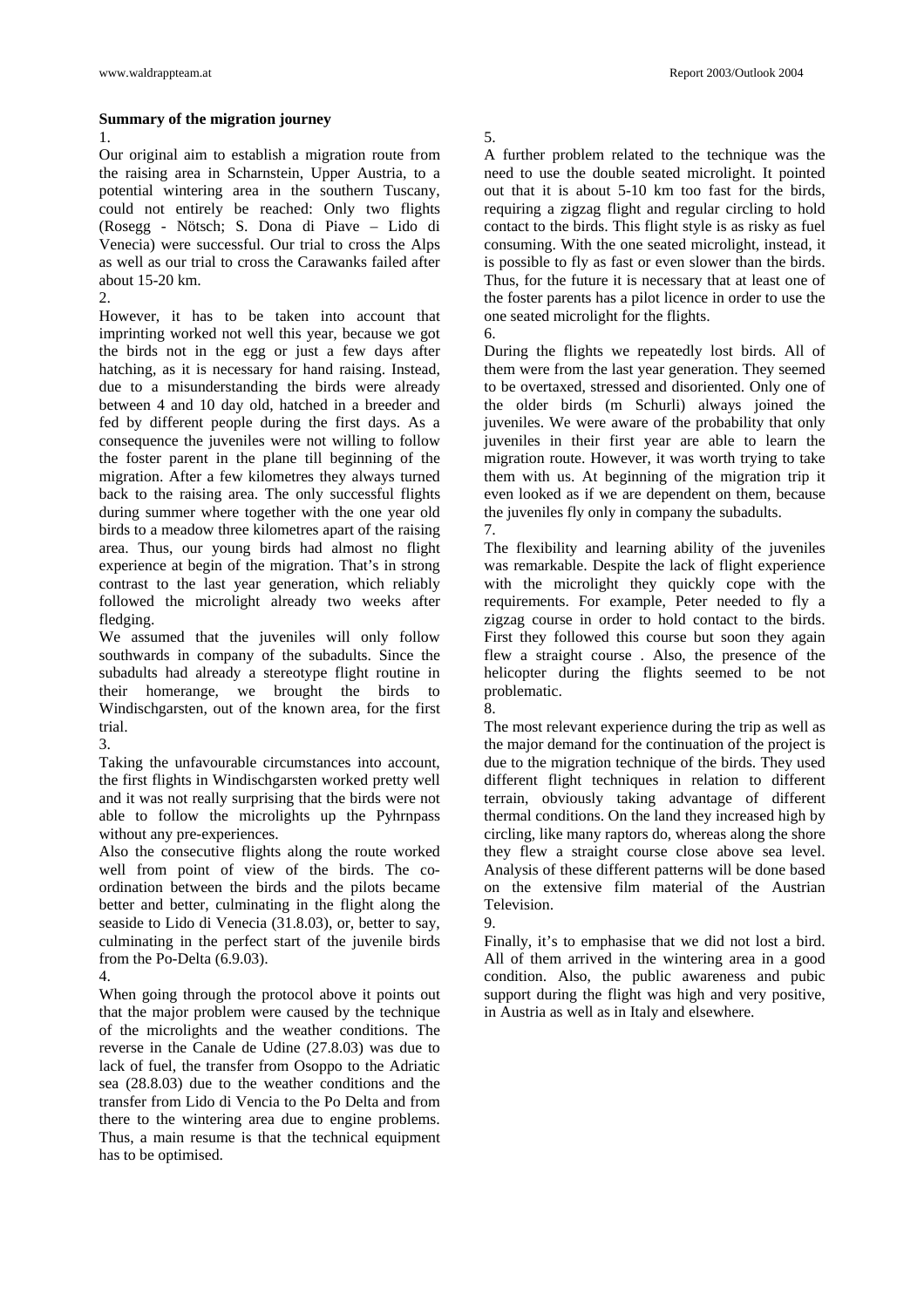# **Further Program:**

# **Wintering in the Tuscany**

For one month after arrival the birds were placed in an aviary in the recovery centre Semproniano, run by Guido Ceccolini and Anna Cenerini from the WWF Tuscany.

Beginning or October we changed to the WWF Oasis Laguna di Orbetello. There we started with our monitoring program. In co-operation with the Konrad Lorenz Research Station Grünau, Austria, we take data on feeding ecology, feeding behaviour, predator avoidance and Habitat use.

This way we plan to evaluate the quality of different nature reserves in the southern Tuscany:

- 1. WWF Oasis Laguna di Orbetello
- 2. Riserva Naturale provinciale "Montauto"
- 3. Parco Naturale della Maremma
- 4. Monte Labbro, Alta Valle dell'Albegna

These areas differ with respect to meterological, botanical and entomological parameters. So we get a comparable data from different habitats.

We also plan to start with a research programm in cooperation with the University of Siena, Prof. Dr. Giuseppe Manganelli, which compares feeding ethology and ecology of Bald Ibis and Cattle egret, both bird species which occurs sympatric close to grazing domestic animals.

This research program will last till end of March 2004. Thereafter we transfer the birds to the game parc Rosegg in Carinthia. There a new aviary will be build based on the needs of these colony of birds (see below).

# **Ausblick:**

# **Überwinterung in der Toskana**

Wir nutzen den Winter, um mit unseren Vögeln die Eignung von zwei potentiellen Überwinterungsgebieten in der südlichen Toskana zu untersuchen. Derzeit sind die Vögel im WWF Schutzgebiet Laguna di Orbetello an der toskanischen Küste. Die Vögel fliegen dort unter Aufsicht ihrer Bezugspersonen frei, teils auf einer regelmäßig gemähten Wiese angrenzend an die Lagune und teils auf einer von Schafen und Eseln beweideten Wiese. In Zusammenarbeit mit der Konrad Lorenz Forschungsstelle Grünau, der Universität Wien und der Universität Siena werden nahrungsökologische Datennahmen durchgeführt. Im Jänner hoffen wir auch die Genehmigung zu bekommen, um mit den Vögeln den Parco Naturale di Maremma zu besuchen. Die dortigen Weideflächen der Maremma Rinder und Maremma Pferde bieten ein traditionell von Waldrappen genütztes Nahrungshabitat.

Wir werden nach diesem Winter über ein umfangreiches nahrungsökologisches Datenmaterial verfügen, und damit über eine solide wissenschaftliche Basis für die Wahl geeigneter Sommer- und Winterhabitate im Rahmen einer Wiederansiedlung der Waldrappe.

Wir nutzen die einmalige Möglichkeit dieser freifliegenden Vögel in der Toskana aber auch, um für andere Betreiber von Artenschutzprojekten eine Erfahrungsbasis zu liefern. Beispielsweise testen wir die Eignung von Satellitensendern, die in verschiedenen Waldrapp-Projekten eingesetzt werden sollen. Zudem planen wir in Zusammenarbeit mit der Universität Siena eine vergleichende Studie mit Waldrappen und Kuhreihern.

Anfang April 2004 werden diese Vögel nach Rosegg in Kärnten transferiert. Dort finden sie ein dauerhaftes Bleibe als zweite zeitweise freifliegende Waldrappkolonie Europas (siehe Projekt Rosegg).

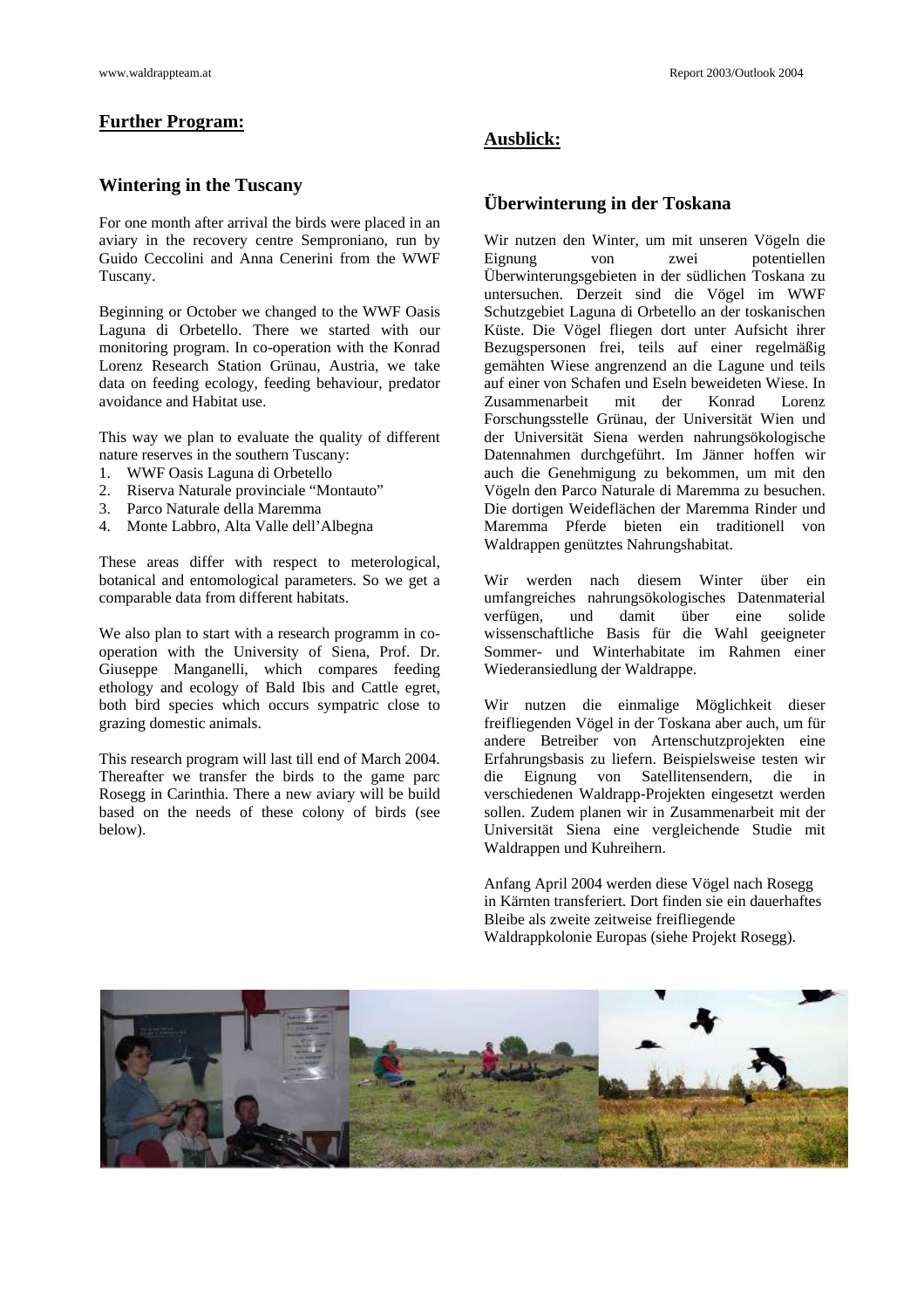# **Migration Project Airfield Scharnstein**

In spring 2004 we start with a new group of 10 to 12 birds. We again raise them in Scharnstein, Upper Austria. Based on the huge amount of experiences we gained this year we will start another migration journey next August. The destination will depend on the outcome of the current research program.

Die birds will be raised by people with a pilot license. This way the use of the slow and manoeuvrable one seated microlight will be possible. We assume that to be a crucial aspect to succeed with our project.

During summer we will carry out an intense training program with the birds, flying in thermionics, making high-altitude flights and crossing mountain ridges.

The migration journey will start again in the second half of August. Basically the journey as well as the destination is open and depends on the outcome of the ongoing monitoring program. However, due to the first experiences with our birds in the southern Tuscany the probability is high, that we again fly a similar course to this region. Nevertheless, Fabio Perco invited us to visit potential wintering habitats in the southern Italy , Calabria and Sicily. That would be an alternative to the Tuscany in case the data collections indicate that we have to go more south.

# **Flugprojekt Scharnstein**

Ab Anfang Mai 2004 wird am Flugplatz Scharnstein bereits die dritte Generation von Waldrappen im Rahmen des Flugprojektes aufgezogen. Es wird wieder eine Gruppe von 10 bis 12 Vögeln sein.

Die Waldrappe werden von Zieheltern mit Pilotenlizenz aufgezogen. Dadurch wird der Einsatz des langsamen und sehr wendigen Einsitzer Trikes möglich. Das ist nach den Erfahrungen des heurigen Jahres eine Grundvoraussetzung für eine erfolgreiche Migration. Wir gehen für das kommende Jahr von einer optimalen Prägung der Vögel auf die Piloten aus und damit von der Möglichkeit, über den Sommer ein intensives Trainingsprogramm mit den Vögeln zu absolvieren. Es wird dabei darum gehen, die Flugtechnik der Piloten auf das Flugverhalten der Vögel abzustimmen.

Die Migration wird wieder in der zweiten Augusthälfte beginnen. Die Route kann geringfügig abweichen, wird aber wieder nach Italien führen. Offen ist allerdings noch, welches Ziel wir ansteuern. Das hängt von den nahrungsökologischen Datennahmen des heurigen Winters ab. Wahrscheinlich ist ein Zielgebiet in der südlichen Toskana. Sollten sich diese Gebiete allerdings infolge der Datennahmen des heurigen Winters als ungeeignet erweisen, bieten sich auch potentielle Überwinterungsgebiete in Süditalien an (Kalabrien, Sizilien).

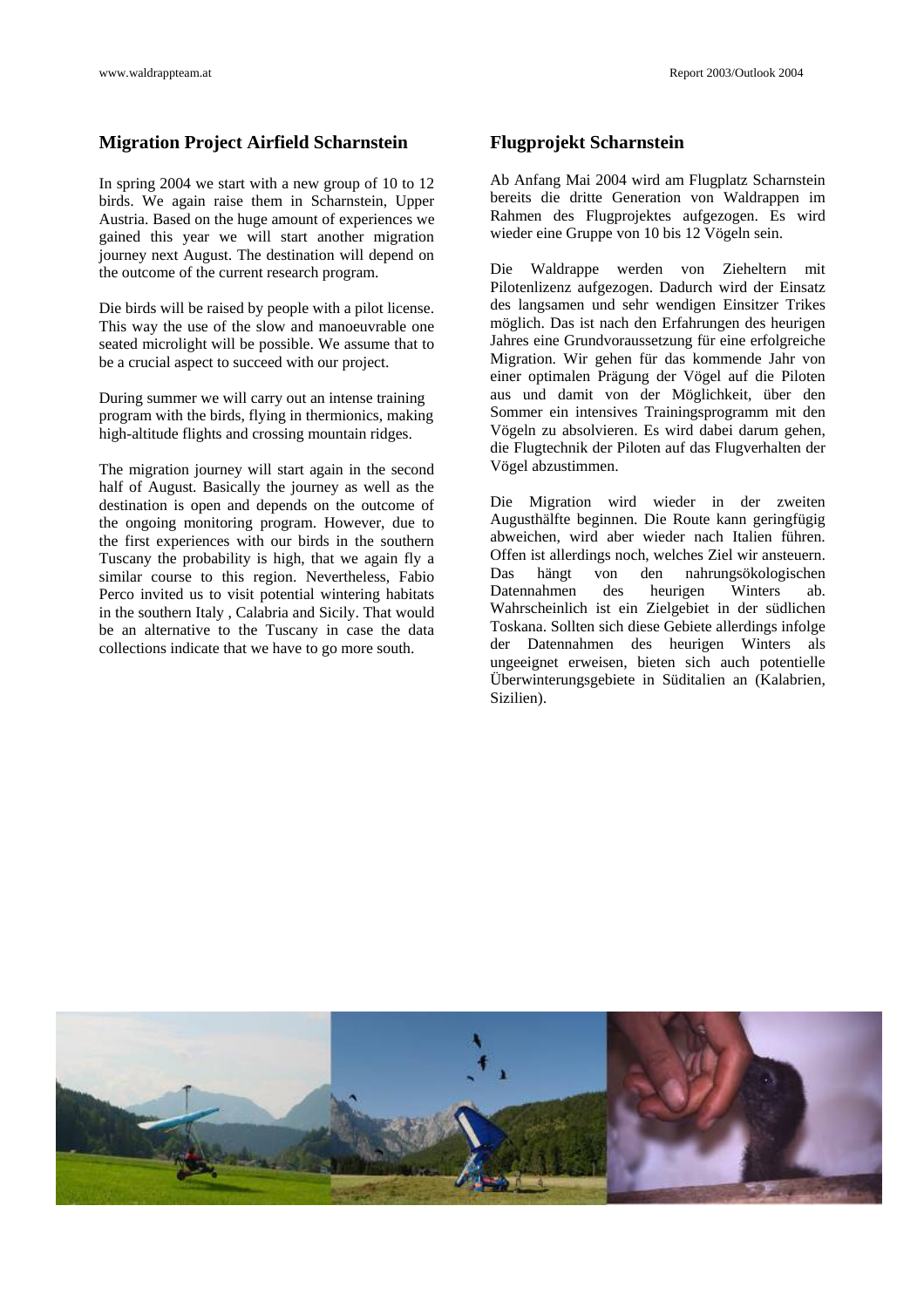# **Project Landesgartenschau Burghausen**

 $23.4. - 3.10\,2004.$ 

The Bavarian city Burghausen is located at the river Salzach between two well known historical breeding places of the Northern Bald Ibis (Salzburg, Passau). Sandstone cliffs along the river close to the city offer enlarged breeding- and resting opportunities. With a high probability Bald Ibis bred there till the middle age. Therefore, Burghausen seems us an interesting location for a future establishment of a migratory Bald Ibis colony.

Next year we plan to evaluate the feeding habitats around the city. More generally, the monitoring project around Burghausen complements our current program in Upper Austria and in the Tuscany, which covers rural habitats and nature reserves.

The Garden Show takes place every second year in a Bavarian city. Next year up to 600.000 visitors are expected in Burghausen. Together with the Landesgartenschau 2004 Burghausen GmbH, the Umweltamt Burghausen and the Bund Naturschutz we plan the following activities:

- Handraising of 6 Bald Ibis by members of the Waldrappteam.
- Controlled free flights around the city Burghausen after fledging till time of migration (beginning of August)
- Public relation for Nature conservation, guided tours; ethological projects for children, etc.

The presentation ends end of September. Then the birds will be transferred to the game park Rosegg and integrated in our Bald Ibis group (see the Rosegg project).

Links: [www.burghausen.de](http://www.burghausen.de/) [www.lgs.de](http://www.lgs.de/)



**Projekt Landesgartenschau Burghausen**  23.4. – 3.10 2004.

> Burghausen liegt zwischen zwei der größten aus dem Mittelalter bekannten Standorte von Waldrapp-Kolonien im Alpenraum (Salzburg und Passau). Nahe der Stadt Burghausen, entlang der Salzach, finden sich Sandsteinformationen mit ausgedehnten Nischenstrukturen. Für eine mögliche Wiederbesiedlung des Alpenraums mit Waldrappen wird das Vorhandensein geeigneter Felsformationen ein zentraler Faktor

sein. Daher scheint uns Burghausen ein interessanter potentieller Standort für eine künftige Gründerkolonie freilebender Waldrappe zu sein.

Um diesem Fernziel näher zu kommen, ist in erster Linie eine Evaluierung des Nahrungsangebotes rund um Burghausen notwendig. Burghausen ist für uns auch insofern sehr attraktiv, als es sich um ein stadtnahes Habitat handelt. Damit werden die laufenden nahrungsökologischen Datennahmen im Almtals und in der Toskana optimal ergänzt.

Im Rahmen der *Landes Gartenschau 2004* in Burghausen wird das Waldrappteam gemeinsam mit der Landesgartenschau 2004 Burghausen GmbH, dem Umweltamt der Stadt Burghausen und dem Bund Naturschutz folgende Aktivitäten durchführen:

- Handaufzucht von sechs Waldrappen durch Mitarbeiter des Waldrappteam.
- Freiflughaltung und Evaluierung stadtnaher Nahurngshabitate
- Öffentliche Sensibilisierung für den Umweltund Artenschutz

Ende September ist die Präsentation abgeschlossen. Die Vögel werden dann in den Wildpark Rosegg übersiedelt und in unsere dortige Gruppe integriert (siehe Projekt Rosegg). Links:

[www.burghausen.de](http://www.burghausen.de/) [www.lgs.de](http://www.lgs.de/)





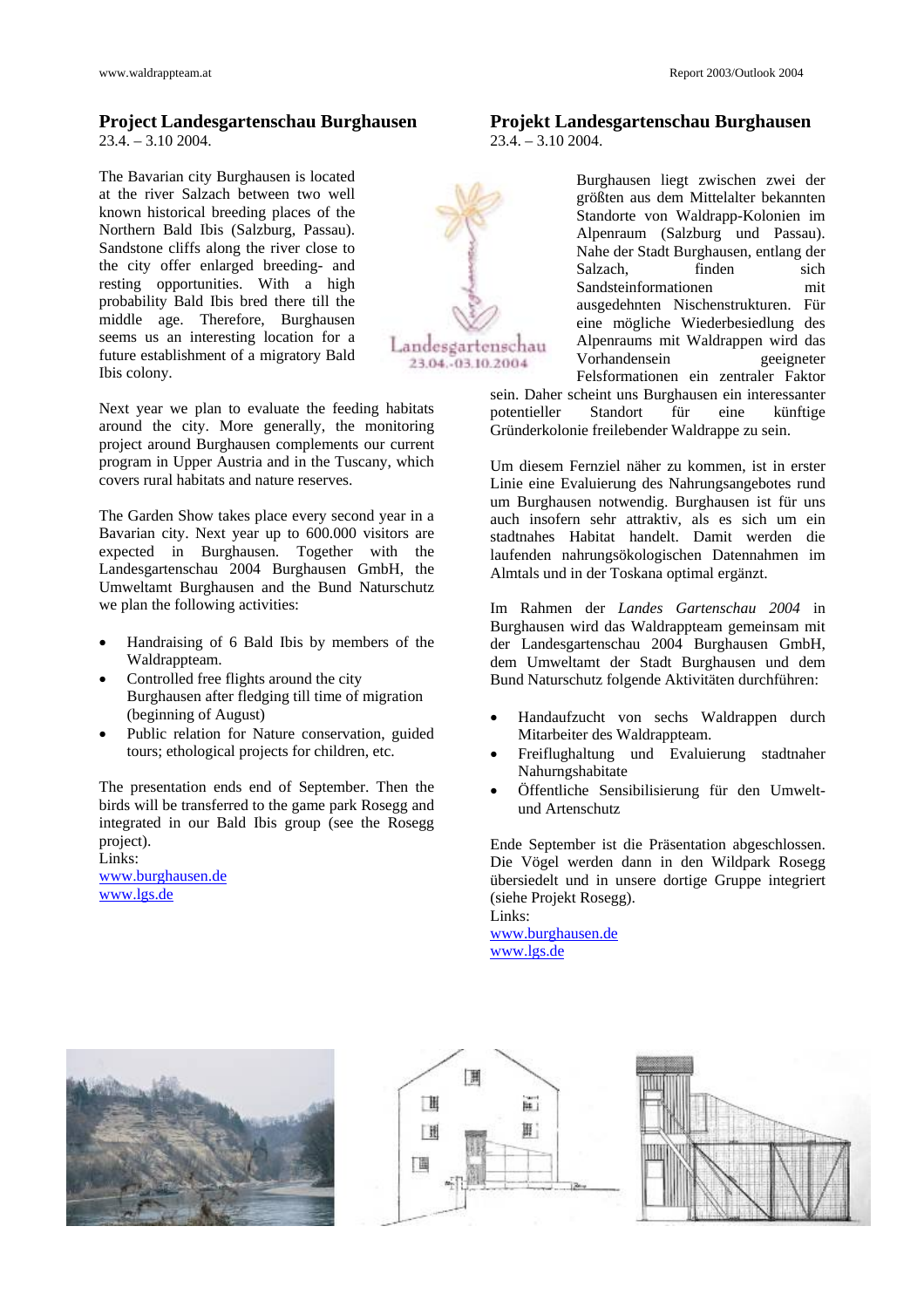# **Project Game Park Rosegg State Projekt Wildpark Rosegg State Projekt Wildpark Rosegg**

Our 21 birds remain in the Tuscany till beginning of April. Then they will be transferred to the game park Rosegg (owner Prince Emanuel v.u.z. Liechtenstein).

The infrastructure required will be planned and build as a co-operation of the game park and the Waldrappteam. Also, a member of the Waldrappteam (I. Meran) will be responsible for the habituation and training of the bird after the transfer.

We plan to establish a temporarily free flying colony similar to the one, which was established by the Konrad Lorenz Research Station in the Cumberland game park Grünau.

The game park is located at and around a hill with an enlarged ruin on the top. In the ruin we place three of our artificial breeding walls. This hill and the surrounding meadows will be the homerange for the birds during summer.

With beginning of the migration season in August the birds will be enclosed in a spacious aviary below the hill with heated roosting platforms. They stay there for the winter and return to the summering place in the following spring.

Links:

Unsere 21 Vögel bleiben bis Anfang April in der Toskana und bekommen dann eine dauerhafte Unterkunft im Kärntner Wildpark Rosegg (Besitzer Prinz Emanuel von und zu Liechtenstein).

Die Planung und Fertigung der erforderlichen Infrastruktur wird in Zusammenarbeit mit dem Waldrappteam durchgeführt. Eine Mitarbeiterin des Waldrappteams (I. Meran) wird die Eingewöhnung der Vögel übernehmen.

Geplant ist eine zeitweise Freiflughaltung ähnlich jener im Cumberland Wildpark Grünau. Zentrales landschaftliches Element im Wildpark Rosegg ist ein Hügel mit einer Burgruine. Diese Ruine bietet eine optimale Kulisse für Ansiedlung der Waldrappe, die auch als "Stein-" oder "Klausrappe" bekannt waren und gerne auf Burgen, Klöstern und Ruinen brüteten. Am höchsten Punkt des Burghügels werden drei Brutwände aufgestellt, die bis zu 30 Vögeln Platz bieten. Im April 2004 übersiedeln unsere Vögel aus der Toskana in diese ihnen vertrauten Wände. Die anwesende Ziehmutter kann die Raumnutzung der Vögel steuern und entsprechende Traditionen etablieren. Im Eingangsbereich des Wildparks befinden sich zahlreiche Wiesen, die den Vögeln als Nahrungshabitat zur Verfügung stehen.

[www.rosegg.at](http://www.rosegg.at/) Am Fuß des Hügels wird bis Juli eine große Voliere mit beheizten Schlafnieschen erreichtet. Diese Voliere besiedeln die Vögel dann ab August und bleiben dort über den Winter.

> Die Besucher werden im Sommer in (für die Vögel) sicherer Entfernung unterhalb der Brutwände vorbei geführt und haben so die einzigartige Möglichkeit, diese freifliegende Kolonie aus nächster Nähe zu beobachten.

Links: [www.rosegg.at](http://www.rosegg.at/)

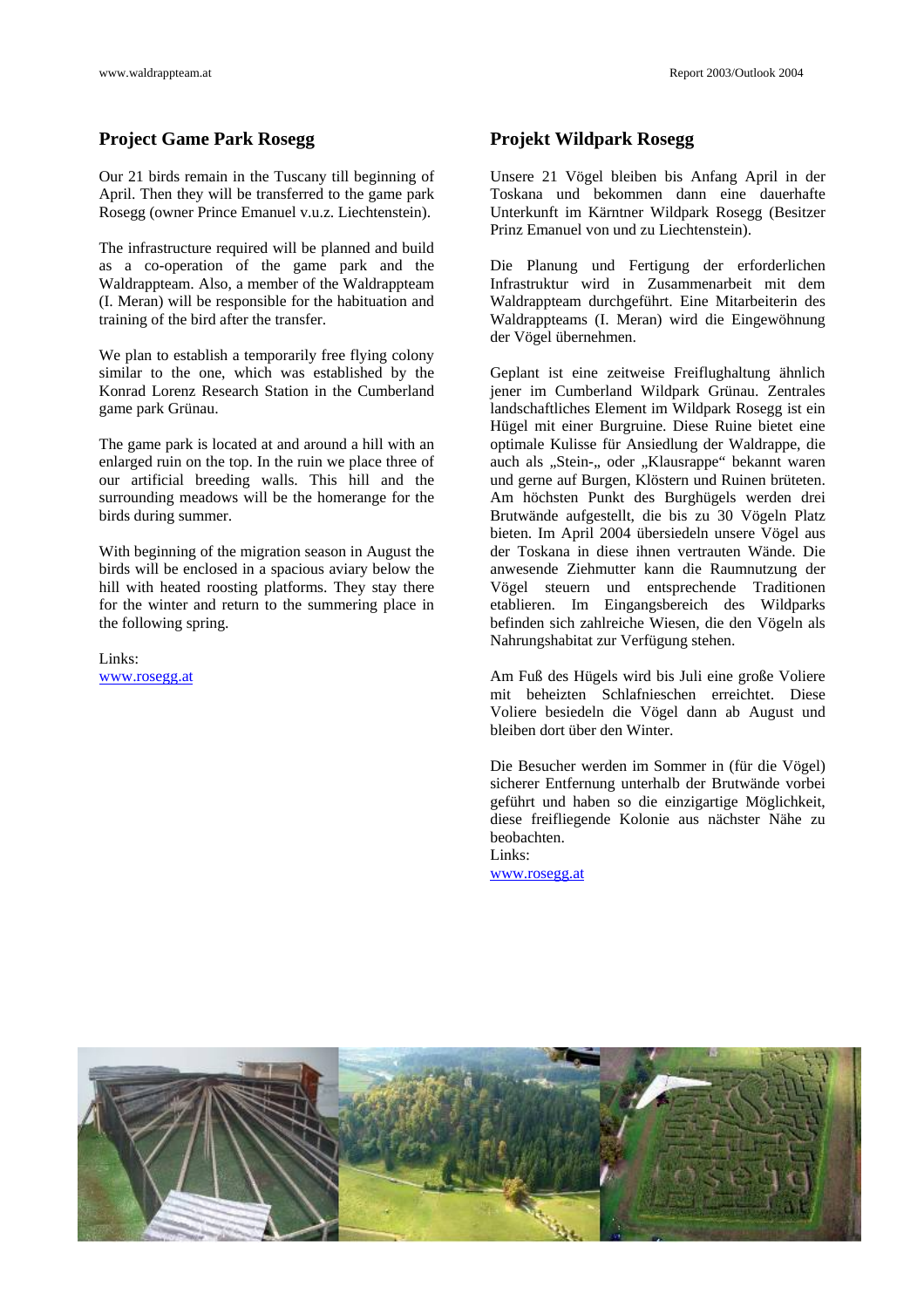# Universum Documentation

# **"Der Flug des Waldrapp" Regie Manfred Christ ORF Universum, ARTE, BR**

The 50 minutes Documentation reports about our migration journey 2003. The film was first broadcast by the Austrian Television (ORF Universum) on 4<sup>th</sup> November (more than 700.000 viewers).

Next broadcasting: ARD, 07<sup>th</sup> January  $2004, 21:45.$ 

Beginning of next year we will offer a DVD with the German and English long-version (52 minutes) of the film. Orders to jfritz@waldrappteam.at



Die 50 Minuten Dokumentation berichtet über unsere diesjährige Reise in den Süden. Erstmals wurde der Film am 4. November im ORF Universum ausgestrahlt (mehr als 700.000 Zuseher).

Nächster Sendetermin: ARD, 7. Jänner 2004, 21:45.

Wir werden Anfang kommenden Jahres die 52 Minuten Langfassung des Film in deutscher und englischer Version auf DVD zum handelsüblichen Preis anbieten. Vorbestellungen bitte unter jfritz@waldrappteam.at

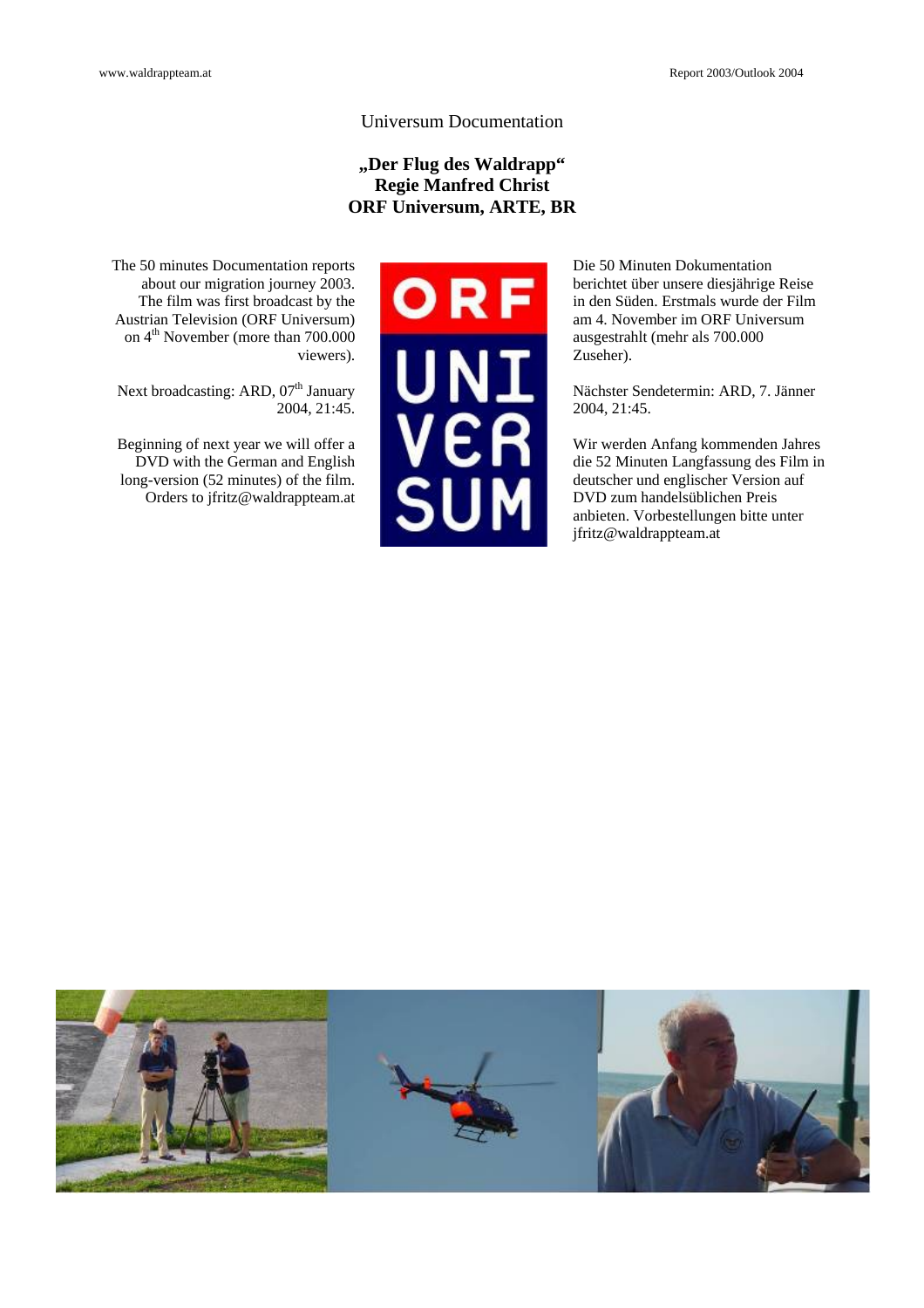# J. Fritz & A. Reiter

# **Der Flug des Ibis Von der Rückkehr eines heiligen Vogels aus der Arche Noah 21/19 cm, ca. 112 Seiten, vierfärbig € 22,- ISBN 3 85252 542 X**

The book tells, with lots of pictures, about the first two years of our project and about our future plans. Eight guest writers also tell about other projects for the conservation, breeding and reintroduction of this species.

Signed books can be ordered via e-mail (jfritz@waldrappteam.at); alternatively books are available via our homepage or in Austrian book stores.

Das Buch erzählt reich illustriert vom bisherigen Verlauf des Projektes und gibt einen Ausblick auf die weiteren Pläne. Zudem wird unsere Arbeit in den Kontext der weltweiten Bemühungen um den Schutz, die Zucht und die Wiederansiedlung dieser Vogelart gestellt, acht internationale Gastautoren erzählen aktuell von den laufenden Projekten.

Signierte Bücher können per e-mail bestellt werden (jfritz@waldrappteam.at): Ansonsten sind Bücher über unsere Homepage oder über den österr. Buchhandel zu beziehen.

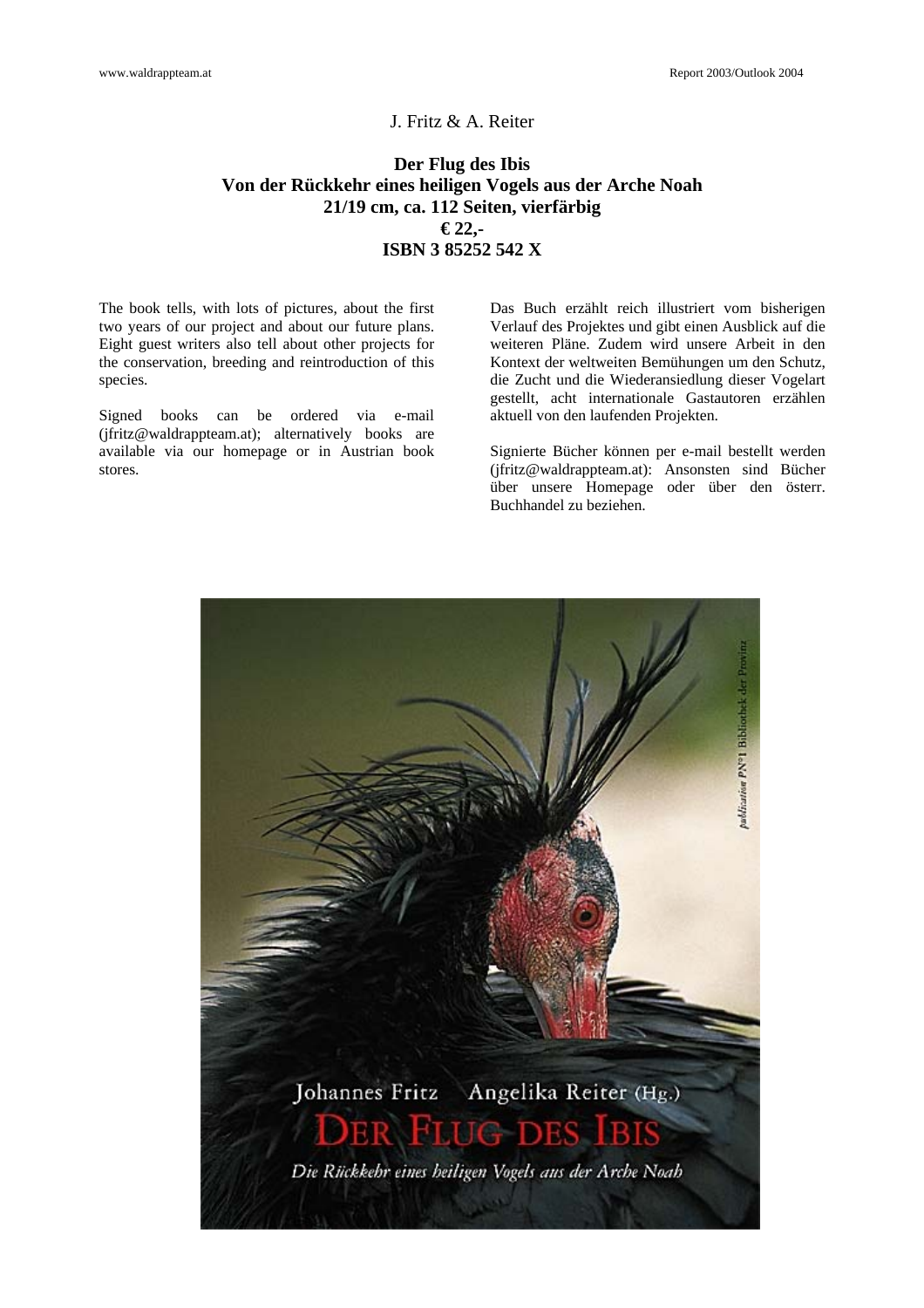# **Publications 2003**

(in parts)

| Post vom Märchenerzähler        | Ein Vogel der wenig Glück gehabt hat.                                                               |
|---------------------------------|-----------------------------------------------------------------------------------------------------|
| Format                          | Wie Zoos zu den letzten Refugien bedrohter Tierarten werden                                         |
| Radio Oberösterreich 20°°-21°°  | "Waldrapp & Bergschratt"; Die Märchenstunde mit H. Wittman;                                         |
| Radio Salzburg 20°°-21°°        | Waldrapp & Bergschratt; Die Märchenstunde mit H. Wittman;                                           |
| Salzburger Nachrichten          | Vogelschau                                                                                          |
| Universum Magazin               | Der Waldrapp hebt ab                                                                                |
| Oberösterreichische Nachrichten | Waldrappe für TV "Forsthaus" vor der Kamera                                                         |
| Extrablick Oberösterreich       | Das Almtal wird bayrisch                                                                            |
| Das Neue Blatt                  | Christian Wolff; jetzt hat der TV-Förster einen Vogel                                               |
| Facts                           | Auf die Sprünge helfen                                                                              |
| Öberösterreichsiche Nachrichten | Auf zum großen Flug in die Toskana; Motordrachen "zieht" Waldrappe                                  |
| Oberösterreichische Nachrichten | Auf zum großen Flug in die Toskana; Motordrachen "zieht" Waldrappe                                  |
| Extrablick Oberösterreich       | Auf zum Flug über die Alpen                                                                         |
| Il Gazzettino                   | Lo stormo di ibis atteso a Osoppo                                                                   |
| Il Gazzettino                   | Ibis "a scuola di Volo", tappa in Friuli                                                            |
| Corriere della Sera             | In Vaggio Uno die 21 ibis eremita che stanno per arrivare in Italia                                 |
| Corriere della Sera             | Ibis eremita in volo con "mamma-deltaplano" Partiti dall'Austria, domani<br>arrivo in Friuli        |
| The Daily Telegraph             | This way, baldies; Microlight plays mother to teacch northern bald ibis to<br>migrate               |
| Oberösterreichische Nachrichten | Waldrapp-Projekt spießt, Flugtraining geht weiter                                                   |
| Kurier                          | Der mühsame Fluf des Waldrapp nach Italien                                                          |
| Il Gazzettino                   | É stato ripreso l'ibis indisciplinato                                                               |
| la Nuova                        | Ibis guidati da un deltaplano                                                                       |
| la Nuova di Venezia             | Ibis dispesi in volo tra Eraclea e il Lido                                                          |
| Kurier                          | Der Waldrapp wird wieder selbständig                                                                |
| la Nuova                        | Ibis, favola a lieto fine; I volatili sono arrivati a Spiaggia Romea                                |
| Standard                        | Nicht alles, was Flügel hat, fliegt; Waldrappe legen Weg ins Winterquartier<br>teils im Auto zurück |
| Salzburger Nachrichten          | Waldrappe?                                                                                          |
| Oberösterreichische Nachrichten | Waldrappe am Ziel in Italien                                                                        |
| Quercus                         | Neuvas esperanza para el ibis eremita tras el hallazgo de una pequena<br>colonia en Siria           |
| <b>ORF Town Trophy</b>          | Live Auftritt von Klara Tuckova                                                                     |
| Neue Deutsche Welle             | Radiointerview mit Elizabeth Mortimer; wiederholt am Tag ausgestrahlt                               |
| <b>ORF Nachlese</b>             | Waldrapp im Anflug                                                                                  |
| TV Vorschau                     | OFR Fernsehtipp des Tages: Der Flug des Waldrapp                                                    |
| Oberösterreichische Nachrichten | Wo, bitte, geht's denn hier in die Toskana?                                                         |
| Salzburger Nachrichten          | Dem Waldrapp eine Chance                                                                            |
| Kronenzeitung                   | Universum: Der Flug des Waldrapp; Eine gar verrückte Idee                                           |
| Kurier                          | TV Tipp Universum: Der Flug des Waldrapp                                                            |
| Die Ganze Woche                 | TV Tipp: Universum Der Flug des Waldrapp                                                            |
| <b>Tiroler Tageszeitung</b>     | TV Kritik: Sturer Tiroler und störrische Vögel                                                      |
| Kurier                          | TV Kritik: Wahre Qualität                                                                           |
| Kronenzeitung                   | TV Kritik: Universum Waldrapp                                                                       |
|                                 |                                                                                                     |